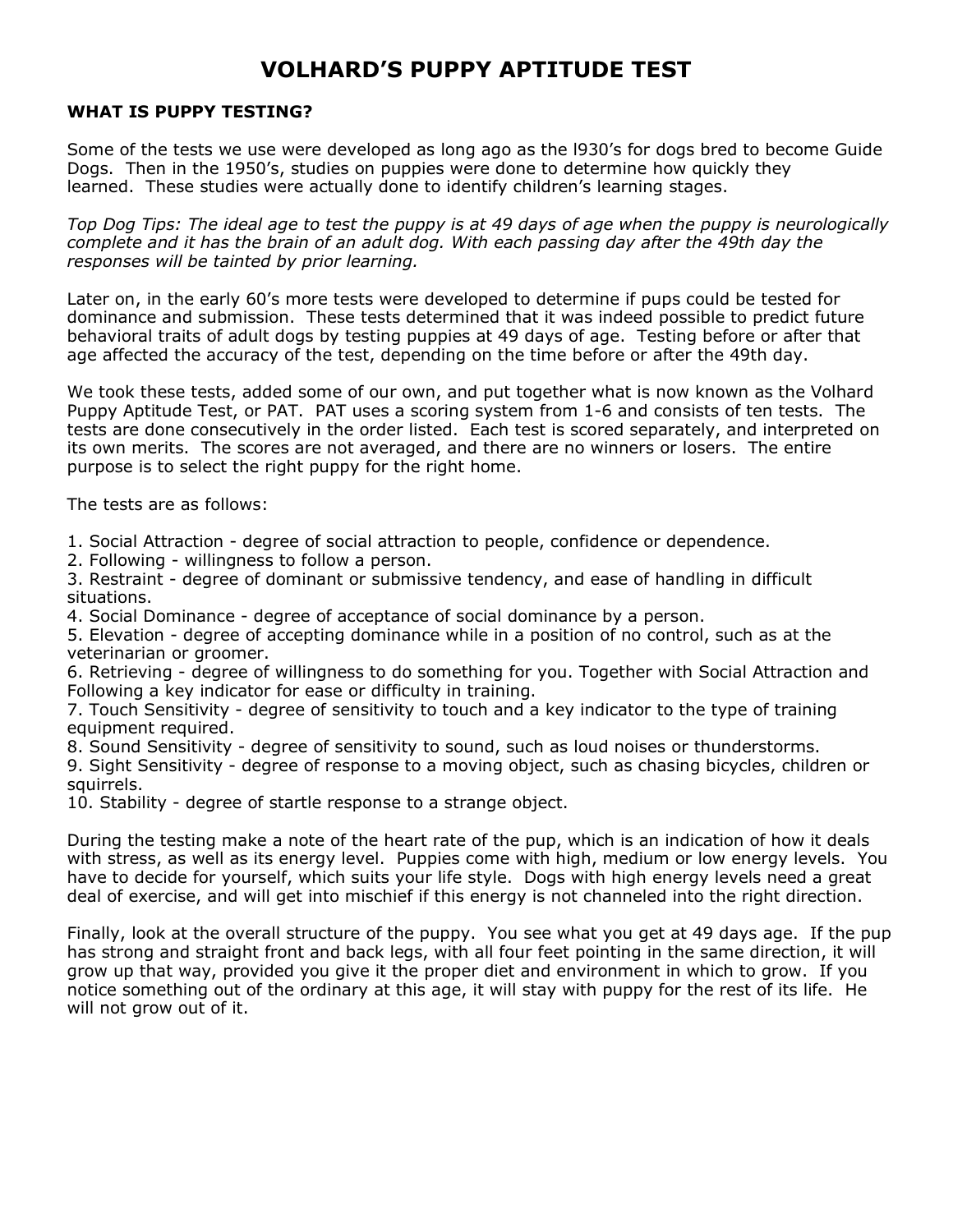## HOW TO TEST

Here are the ground rules for performing the test:

• The testing is done in a location unfamiliar to the puppies. This does not mean they have to taken away from home. A 10-foot square area is perfectly adequate, such as a room in the house where the puppies have not been.

- The puppies are tested one at a time.
- There are no other dogs or people, except the scorer and the tester, in the testing area
- The puppies do not know the tester.
- The scorer is a disinterested third party and not the person interested in selling you a puppy.

• The scorer is unobtrusive and positions him or herself so he or she can observe the puppies' responses without having to move.

- The puppies are tested before they are fed.
- The puppies are tested when they are at their liveliest.
- Do not try to test a puppy that is not feeling well.
- Puppies should not be tested the day of or the day after being vaccinated.
- Only the first response counts!

Top Dog Tips: During the test, watch the puppy's tail. It will make a difference in the scoring whether the tail is up or down.

The tests are simple to perform and anyone with some common sense can do them. You can, however, elicit the help of someone who has tested puppies before and knows what they are doing.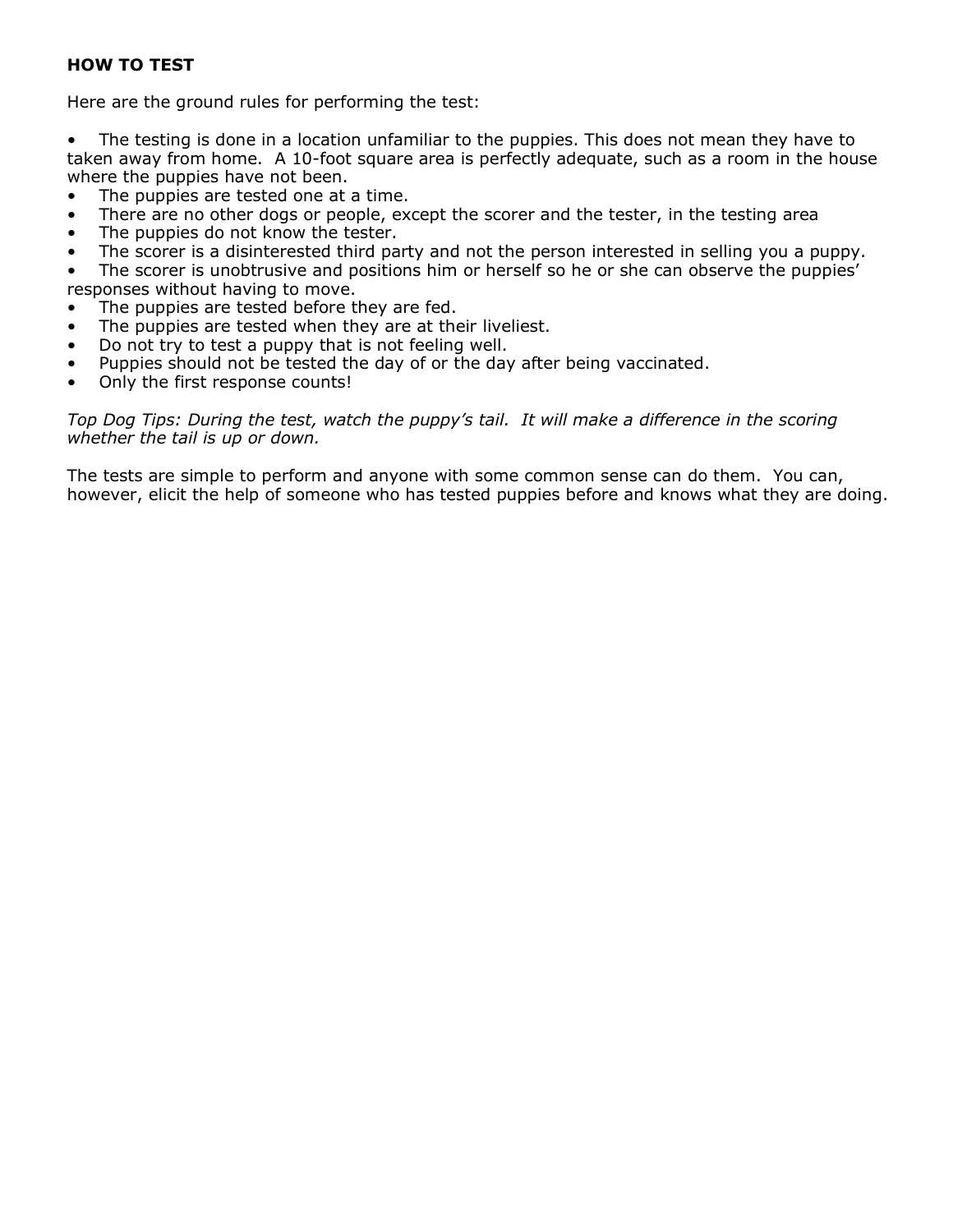# VOLHARD'S PUPPY APTITUDE TEST

© Wendy Volhard 2003

Puppy (color, sex \_\_\_\_\_\_\_\_\_\_\_\_\_\_\_\_\_\_\_\_\_\_\_\_\_\_\_ Litter \_\_\_\_\_\_\_\_\_\_ Date \_\_\_\_\_\_\_\_\_\_\_\_\_\_\_\_\_

| <b>TEST</b>                                                                                                                                                                                                                                                           | <b>PURPOSE</b>                                                                                                                                                          | <b>SCORE</b>                                             | #              |  |
|-----------------------------------------------------------------------------------------------------------------------------------------------------------------------------------------------------------------------------------------------------------------------|-------------------------------------------------------------------------------------------------------------------------------------------------------------------------|----------------------------------------------------------|----------------|--|
| <b>Social Attraction:</b><br>Place the puppy in test area.<br>From a few feet away, the                                                                                                                                                                               | Degree of social<br>attraction, confidence or<br>dependence.                                                                                                            | Came readily, tail up, jumped, bit at hands              | 1              |  |
|                                                                                                                                                                                                                                                                       |                                                                                                                                                                         | Came readily, tail up, pawed, licked at<br>hands         | $\overline{2}$ |  |
| tester coaxes the pup to<br>her/him by clapping hands                                                                                                                                                                                                                 |                                                                                                                                                                         | Came readily, tail up.                                   | 3              |  |
| gently and kneeling down.                                                                                                                                                                                                                                             |                                                                                                                                                                         | Came readily, tail down.                                 | $\overline{4}$ |  |
| Tester must coax in a direction                                                                                                                                                                                                                                       |                                                                                                                                                                         | Came hesitantly, tail down.                              | 5              |  |
| away from the point where it<br>entered the testing area.                                                                                                                                                                                                             |                                                                                                                                                                         | Did not come at all                                      | 6              |  |
| <b>Following:</b><br>The tester stands up and slowly<br>walks away encouraging the<br>pup to follow by lightly clapping<br>hands and using verbal                                                                                                                     | Degree of following<br>attraction. Not following<br>indicates independence.                                                                                             | Followed readily, tail up, got underfoot, bit<br>at feet | $\mathbf{1}$   |  |
|                                                                                                                                                                                                                                                                       |                                                                                                                                                                         | Followed readily, tail up, got underfoot                 | 2              |  |
|                                                                                                                                                                                                                                                                       |                                                                                                                                                                         | Followed readily, tail up.                               | 3              |  |
| encouragement. Make sure the                                                                                                                                                                                                                                          |                                                                                                                                                                         | Followed readily, tail down.                             | $\overline{4}$ |  |
| pup sees you walk away.                                                                                                                                                                                                                                               |                                                                                                                                                                         | Followed hesitantly, tail down.                          | 5              |  |
|                                                                                                                                                                                                                                                                       |                                                                                                                                                                         | No following, or went away.                              | 6              |  |
| <b>Restraint:</b>                                                                                                                                                                                                                                                     |                                                                                                                                                                         | Struggled fiercely, flailed, bit.                        | $\mathbf 1$    |  |
| Crouch down and gently roll the<br>pup on his back and hold it with                                                                                                                                                                                                   | Degree of dominant or                                                                                                                                                   | Struggled fiercely, flailed.                             | $\overline{2}$ |  |
| one hand for a full 30 seconds.<br>Do not use too much pressure.<br>The object is not to keep it on                                                                                                                                                                   | submissive tendency.<br>How it accepts stress<br>when socially and/or<br>physically dominated.                                                                          | Settled, struggled, settled with some eye<br>contact.    | 3              |  |
|                                                                                                                                                                                                                                                                       |                                                                                                                                                                         | Struggled. Then settled.                                 | 4              |  |
| tis back but to test its response                                                                                                                                                                                                                                     |                                                                                                                                                                         | No struggle.                                             | 5              |  |
| to being placed in that position.                                                                                                                                                                                                                                     |                                                                                                                                                                         | No struggle, straining to avoid eye contact.             | 6              |  |
| <b>Social Dominance:</b><br>Let pup stand up or sit and<br>gently stroke him from the head<br>to back while you crouch beside<br>him. See if he will lick your<br>face, an indication of a forgiving<br>nature. Continue stroking until<br>a recognizable behavior is | Degree of acceptance of<br>social dominance pup<br>may try to dominate by<br>jumping and nipping or it<br>is independent and walks<br>away.                             | Jumped, pawed, bit, growled                              | 1              |  |
|                                                                                                                                                                                                                                                                       |                                                                                                                                                                         | Jumped, pawed.                                           | 2              |  |
|                                                                                                                                                                                                                                                                       |                                                                                                                                                                         | Cuddles up to tester and tries to lick face.             | 3              |  |
|                                                                                                                                                                                                                                                                       |                                                                                                                                                                         | Squirmed, licked at hands.                               | $\overline{4}$ |  |
|                                                                                                                                                                                                                                                                       |                                                                                                                                                                         | Rolled over, licked at hands.                            | 5              |  |
| established.                                                                                                                                                                                                                                                          |                                                                                                                                                                         | Went away and stayed away.                               | 6              |  |
| <b>Elevation Dominance:</b>                                                                                                                                                                                                                                           |                                                                                                                                                                         | Struggled fiercely, bit, growled                         | $\mathbf 1$    |  |
| Bend over and cradle the pup                                                                                                                                                                                                                                          | Degree of accepting<br>dominance while in<br>position of no control.                                                                                                    | Struggled fiercely,                                      | $\overline{2}$ |  |
| under its belly, fingers                                                                                                                                                                                                                                              |                                                                                                                                                                         | No struggle, relaxed.                                    | 3              |  |
| interlaced, palms up and                                                                                                                                                                                                                                              |                                                                                                                                                                         | Struggled, settled, licked.                              | $\overline{4}$ |  |
| elevate just off the ground.<br>Hold it there for 30 seconds.                                                                                                                                                                                                         |                                                                                                                                                                         | Rolled over, licked at hands.                            | 5              |  |
|                                                                                                                                                                                                                                                                       |                                                                                                                                                                         | No struggle, froze.                                      | 6              |  |
| <b>Retrieving:</b>                                                                                                                                                                                                                                                    | Degree of willingness to<br>work with a human. High<br>correlation between<br>ability to retrieve and<br>successful guide dogs,<br>obedience dogs, field<br>trial dogs. | Chases object, picks up object and runs<br>away.         | $\mathbf{1}$   |  |
| Crouch beside pup and attract<br>its attention with crumpled up<br>paper ball. When the pup shows<br>interest and is watching, toss<br>the object 1 to 2 meters in front<br>of pup.                                                                                   |                                                                                                                                                                         | Chases object, stands over object, does<br>not return.   | $\overline{2}$ |  |
|                                                                                                                                                                                                                                                                       |                                                                                                                                                                         | Chases object and returns with object to<br>tester.      | 3              |  |
|                                                                                                                                                                                                                                                                       |                                                                                                                                                                         | Chases object and returns without object.                | $\overline{4}$ |  |
|                                                                                                                                                                                                                                                                       |                                                                                                                                                                         | Starts to chase object, loses interest                   | 5              |  |
|                                                                                                                                                                                                                                                                       |                                                                                                                                                                         | Does not chase object.                                   | 6              |  |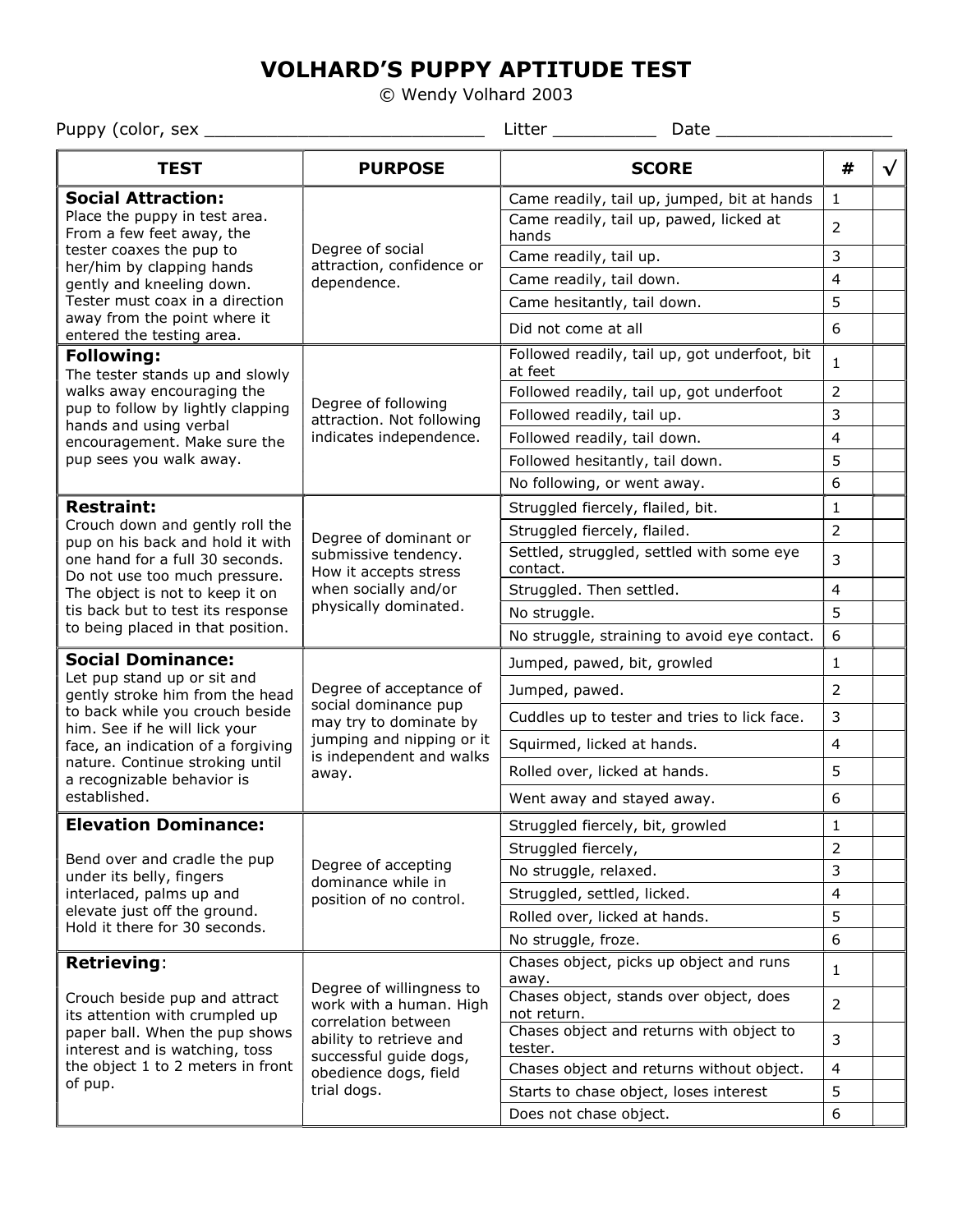| <b>TEST</b>                                                                                                                                                                                                                                                        | <b>PURPOSE</b>                                                                  | <b>SCORE</b>                                                | #              | $\sqrt{}$ |
|--------------------------------------------------------------------------------------------------------------------------------------------------------------------------------------------------------------------------------------------------------------------|---------------------------------------------------------------------------------|-------------------------------------------------------------|----------------|-----------|
| <b>Touch Sensitivity:</b><br>Take puppies webbing of one<br>front foot and press between<br>finger and thumb lightly, then<br>more firmly till you get a<br>response, while you count<br>slowly to 10. Stop as soon as<br>puppy pulls away or shows<br>discomfort. | Degree of sensitivity to<br>touch.                                              | 8-10 seconds before response                                | 1              |           |
|                                                                                                                                                                                                                                                                    |                                                                                 | 6-8 seconds before response                                 | $\overline{2}$ |           |
|                                                                                                                                                                                                                                                                    |                                                                                 | 5-6 seconds before response                                 | 3              |           |
|                                                                                                                                                                                                                                                                    |                                                                                 | 3-5 seconds before response                                 | $\overline{4}$ |           |
|                                                                                                                                                                                                                                                                    |                                                                                 | 2-3 seconds before response                                 | 5              |           |
|                                                                                                                                                                                                                                                                    |                                                                                 | 1-2 seconds before response                                 | 6              |           |
| <b>Sound Sensitivity:</b>                                                                                                                                                                                                                                          | Degree of sensitivity to<br>sound (also rudimentary<br>test for deafness).      | Listens, locates sound, walks towards it<br>barking.        | $\mathbf{1}$   |           |
| Place pup in centre of area.<br>Assistant of tester makes a<br>sharp noise a few feet from the<br>puppy. A large metal spoon<br>struck sharply on a metal pan                                                                                                      |                                                                                 | Listens, locates sound, barks.                              | $\overline{2}$ |           |
|                                                                                                                                                                                                                                                                    |                                                                                 | Listens, locates sound, and walks there<br>curiously.       | 3              |           |
|                                                                                                                                                                                                                                                                    |                                                                                 | Listens, locates sound.                                     | $\overline{4}$ |           |
| twice works well.                                                                                                                                                                                                                                                  |                                                                                 | Cringes, backs off, hides.                                  | $\overline{5}$ |           |
|                                                                                                                                                                                                                                                                    |                                                                                 | Ignores sound, shows no curiosity.                          | 6              |           |
| <b>Sight Sensitivity:</b>                                                                                                                                                                                                                                          | Degree of intelligent<br>response to strange<br>object.                         | Looks, attacks and bites.                                   | $\mathbf{1}$   |           |
| Place pup in centre of area. Tie<br>a string around a large towel<br>and jerk it across the ground a<br>few feet away from the puppy.                                                                                                                              |                                                                                 | Looks, puts feet on object, puts mouth on<br>object         | 2              |           |
|                                                                                                                                                                                                                                                                    |                                                                                 | Looks with curiosity, attempts to<br>investigate, tail up.  | 3              |           |
|                                                                                                                                                                                                                                                                    |                                                                                 | Looks with curiosity, tail down.                            | $\overline{4}$ |           |
|                                                                                                                                                                                                                                                                    |                                                                                 | Runs away or hides behind tester.                           | 5              |           |
|                                                                                                                                                                                                                                                                    |                                                                                 | Hides behind tester.                                        | 6              |           |
| <b>Stability:</b><br>Open an umbrella about 5 feet<br>from the puppy and gently<br>place it on the ground.                                                                                                                                                         | Degree of startle<br>response to a strange<br>object.<br>Fight or Flight drive. | Looks, runs to the umbrella, mouthing or<br>biting it.      | $\mathbf{1}$   |           |
|                                                                                                                                                                                                                                                                    |                                                                                 | Looks and walks to the umbrella, smelling<br>it cautiously. | $\overline{2}$ |           |
|                                                                                                                                                                                                                                                                    |                                                                                 | Looks and wants to investigate.                             | 3              |           |
|                                                                                                                                                                                                                                                                    |                                                                                 | Sits and looks, but does not move toward<br>the umbrella.   | $\overline{4}$ |           |
|                                                                                                                                                                                                                                                                    |                                                                                 | Shows little or no interest.                                | 5              |           |
|                                                                                                                                                                                                                                                                    |                                                                                 | Runs away from the umbrella.                                | 6              |           |
| <b>Structure:</b><br>The puppy is gently set and<br>held in a natural stance and<br>evaluated for structure in the<br>following categories:<br>Straight front<br>$\bullet$<br>Straight rear<br>$\bullet$<br>Shoulder lay back<br>$\bullet$                         | Degree of structural<br>soundness.                                              | The puppy is correct in structure.                          | Good           |           |
|                                                                                                                                                                                                                                                                    |                                                                                 | The puppy has a slight fault or deviation.                  | Fair           |           |
| Front angulation<br>$\bullet$<br>Croup angulation<br>Rear angulation<br>(see diagram below)                                                                                                                                                                        |                                                                                 | The puppy has an extreme fault or dev                       | Poor           |           |

\*Please note that the structure of the dog pictured below is similar to the Appenzeller. This diagram is for structure purposes only.











**Straight front** 

- Straight rear
- Shoulder layback

Front angulation

Croup angulation

Rear angulation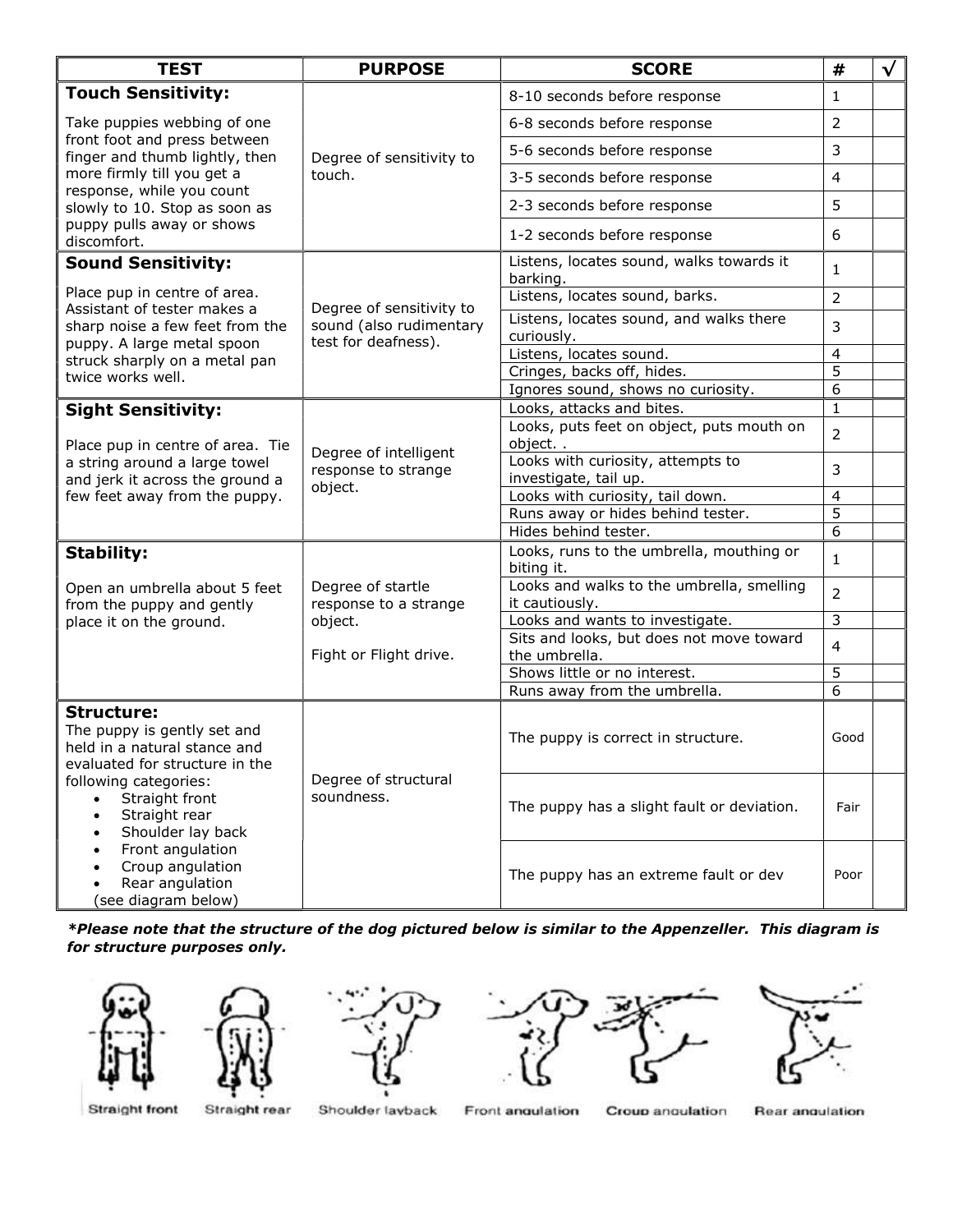#### WHAT DO THE SCORES MEAN?

The scores are interpreted as follows:

## Mostly 1's –

Strong desire to be pack leader and is not shy about bucking for a promotion Has a predisposition to be aggressive to people and other dogs and will bite Should only be placed into a very experienced home where the dog will be trained and worked on a regular basis.

Top Dog Tips: Stay away from the puppy with a lot of 1's or 2's. It has lots of leadership aspirations and may be difficult to manage. This puppy needs an experienced home. Not good with children.

#### Mostly 2's –

Also has leadership aspirations May be hard to manage and has the capacity to bite Has lots of self-confidence Should not be placed into an inexperienced home Too unruly to be good with children and elderly people, or other animals Needs strict schedule, loads of exercise and lots of training. Has the potential to be a great show dog with someone who understand dog behavior

## Mostly 3's –

Can be a high-energy dog and may need lots of exercise Good with people and other animals Can be a bit of a handful to live with Needs training, does very well at it and learns quickly Great dog for second time owner.

## Mostly 4's –

The kind of dog that makes the perfect pet Best choice for the first-time owner. Rarely will buck for a promotion in the family Easy to train, and rather quiet Good with elderly people, children, although may need protection from the children

Choose this pup, take it to obedience classes, and you'll be the star, without having to do too much work!

Tidbits: The puppy with mostly 3's and 4's can be quite a handful, but should be good with children and does with training. Energy needs to be dispersed with plenty of exercise.

## Mostly 5's –

Fearful, shy and needs special handling.

Will run away at the slightest stress in its life.

Strange people, strange places, different floor or ground surfaces may upset it.

Often afraid of loud noises and terrified of thunder storms. When you greet it upon your return, may submissively urinate. Needs a very special home where the environment doesn't change too much and where there are not children.

Best for quiet, elderly couple.

If cornered and cannot get away, has a tendency to bite.